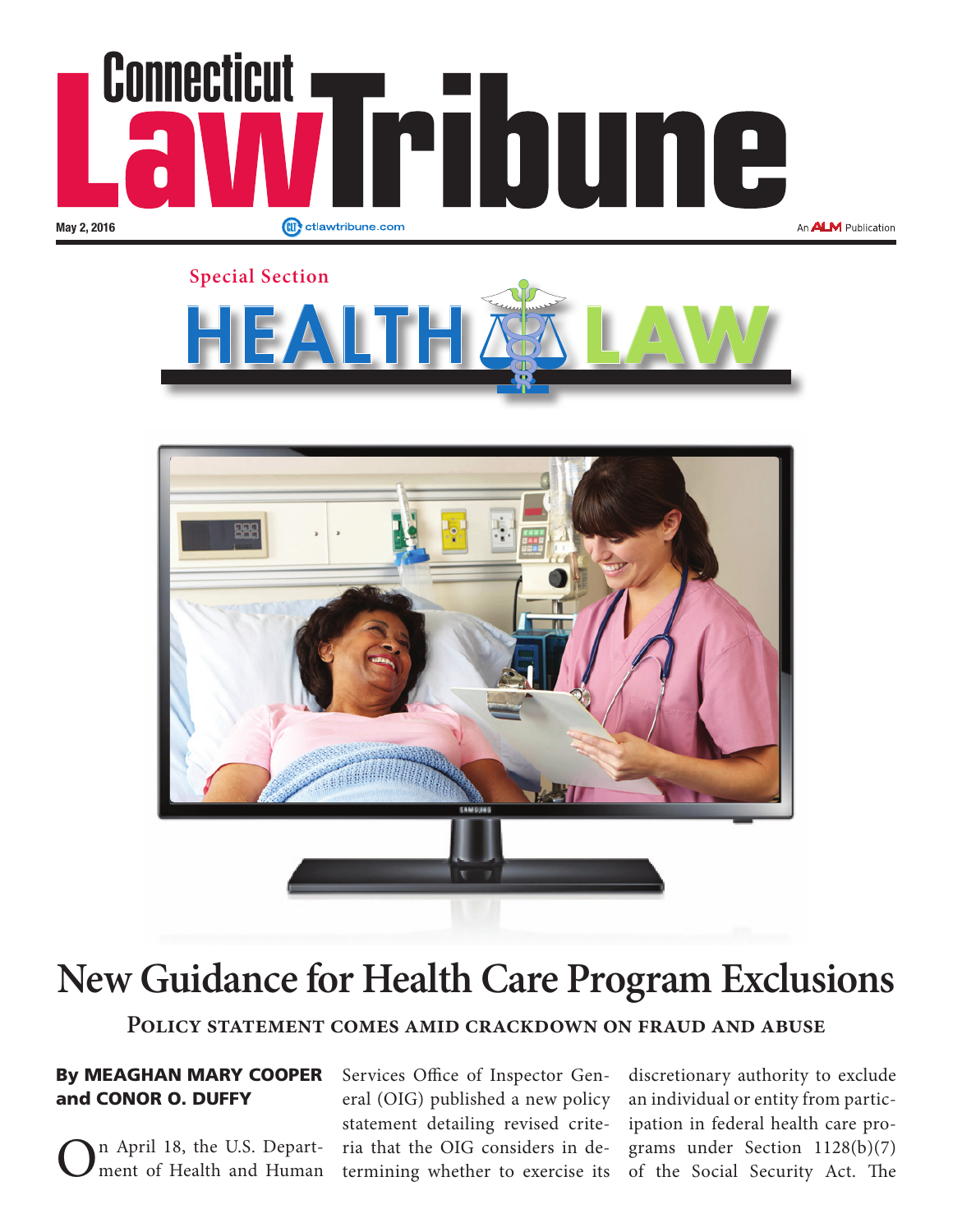# *<u><b><u>awTribune</u>*</u>

Health Law

OIG has the authority to exclude individuals and entities from participation in Medicare, Medicaid and any other federal health care programs as a consequence of fraudulent or abusive conduct. Once an individual or entity has been excluded by the OIG, no federal program monies can be used to cover services (1) furnished by that individual or entity or (2) directed or prescribed by an excluded provider or supplier.

The OIG's updated policy statement supersedes and replaces previous guidance regarding Section 1128(b)(7) exclusions issued by the OIG in 1997. The policy statement also follows the OIG's publication of a special advisory bulletin on the effect of exclusion from participation in federal health care programs in May 2013. The policy statement provides more comprehensive guidance to health care providers, and their legal counsel, on aggravating and mitigating factors that the OIG will take into account when considering exclusion as a remedy under Section 1128(b)(7).

#### Exclusion Presumption

The OIG operates under the presumption that any individual or entity that defrauds Medicare or any other federal health care program merits some period of exclusion. That presumption may be rebutted under certain circumstances, and the policy statement outlines the OIG's approach in cases involving health care fraud.

## Alternative Remedies

The OIG assesses individuals and entities involved in health care fraud cases on a spectrum projecting future risk to federal health care programs under which the highest-risk actors merit exclusion, whereas al-

ternative remedies may be appropriate for lower-risk actors. The OIG's alternative remedies include heightened scrutiny, such as unilateral monitoring of program compliance and integrity obligations, often including a corporate integrity agreement with OIG. In limited cases, the OIG may reserve its exclusion authority or provide a release from exclusion. The OIG policy statement also provides for special consideration of alternative remedies where an individual or entity is an independent successor owner of an entity previously involved in fraud and such successor has a history of federal health care program compliance.

#### OIG Risk Factors

The OIG policy statement lists nonbinding factors that the OIG considers in health care fraud cases and that may increase, decrease or have no impact on the OIG's assessment of future risk to health care programs. The OIG factors are grouped into four categories: (1) nature and circumstances of conduct;



(2) conduct during investigation; (3) significant ameliorative efforts; and (4) history of compliance.

Factors that indicate higher risk include, but are not limited to, (1) conduct having an adverse impact on individuals (whether physical, mental, financial or other); (2) actual or intended financial loss to federal health care programs; (3) conduct occurring as part of a pattern of wrongdoing or over a substantial period of time, or repeat conduct; (4) a history of judgments or settlements in prior criminal, civil or administrative enforcement actions; and (5) obstructing or impeding an investigation, audit, or internal or external reporting of unlawful conduct.

Factors indicative of lower risk include, but are not limited to, (1) initiation of an internal investigation before becoming aware of a governmental investigation; (2) self-disclosure of conduct cooperatively and in good faith; (3) cooperation with the government; and (4) implementation of disciplinary action against responsible individuals.